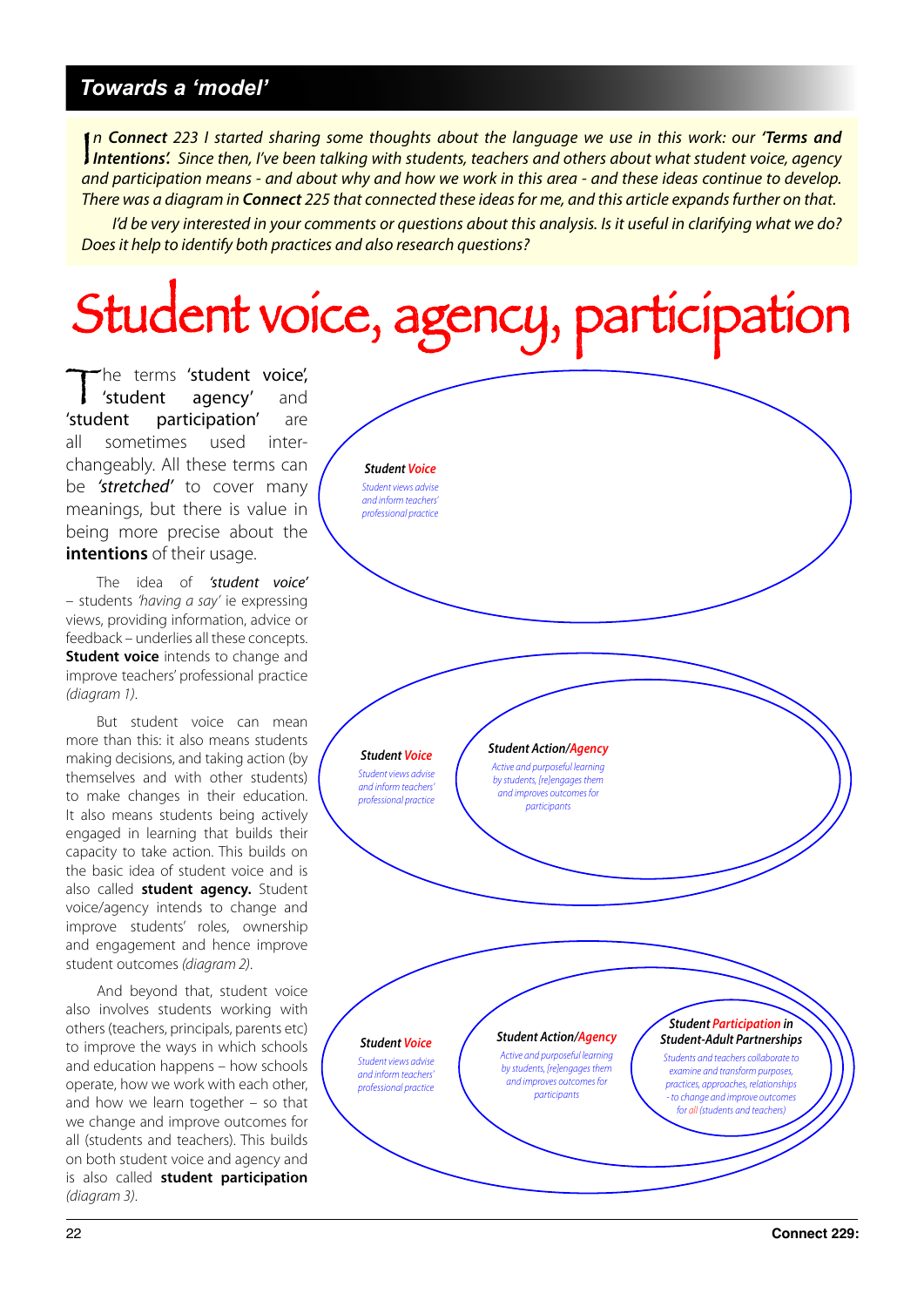Roles for students and teachers are then defined through this model:



**February 2018** 23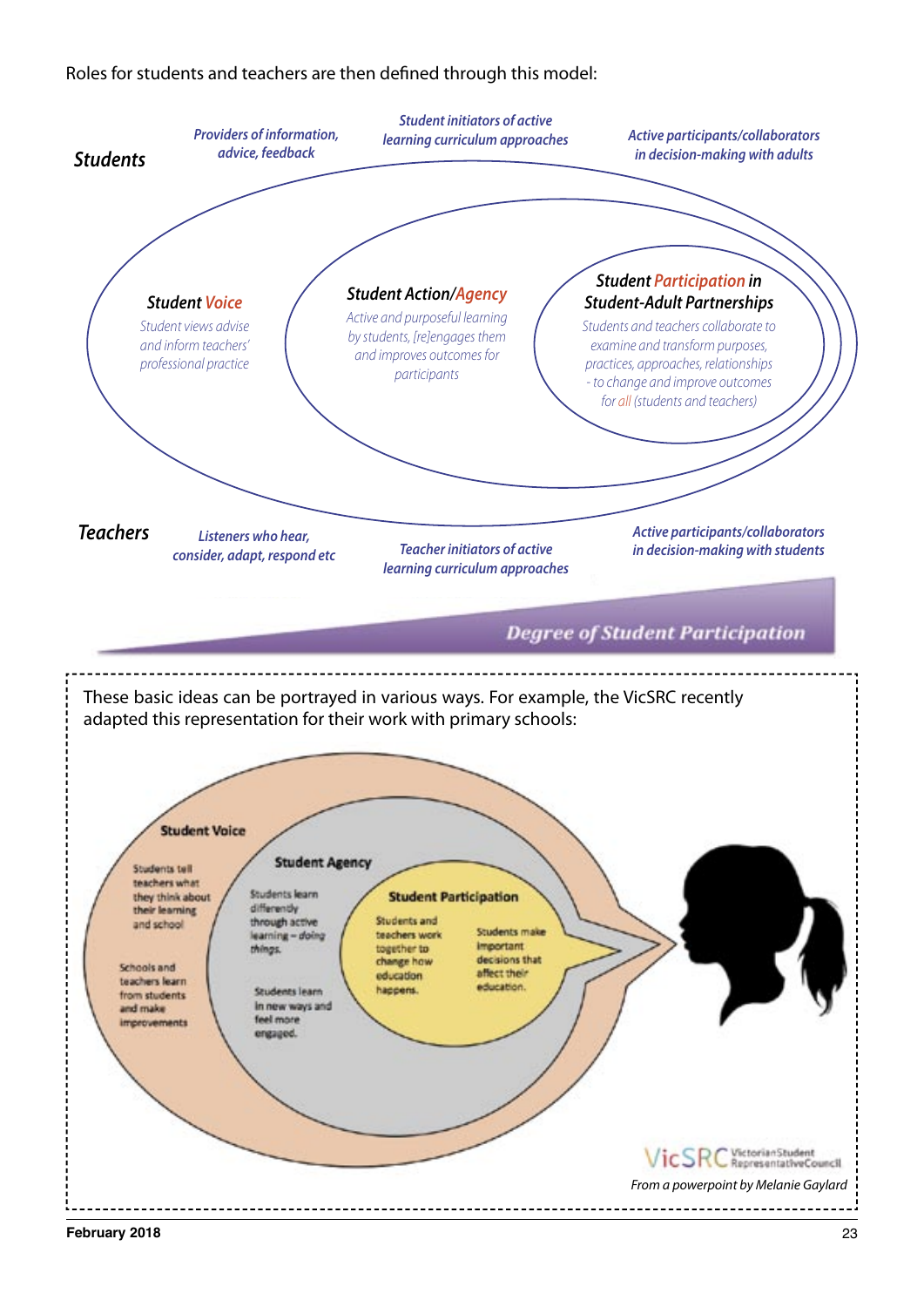## These **core ideas** can be represented in the following chart:

|                                     | <b>Voice</b>                                                                                                                                                                                                                                                                                            | Agency                                                                                                                                                                                                                                                                                                                                                                                                                                                         | <b>Participation</b>                                                                                                                                                                                                                                                                                                                                                                                                                          |
|-------------------------------------|---------------------------------------------------------------------------------------------------------------------------------------------------------------------------------------------------------------------------------------------------------------------------------------------------------|----------------------------------------------------------------------------------------------------------------------------------------------------------------------------------------------------------------------------------------------------------------------------------------------------------------------------------------------------------------------------------------------------------------------------------------------------------------|-----------------------------------------------------------------------------------------------------------------------------------------------------------------------------------------------------------------------------------------------------------------------------------------------------------------------------------------------------------------------------------------------------------------------------------------------|
| Intention:                          | Change/improve teacher<br>practice.                                                                                                                                                                                                                                                                     | Change/improve individual<br>student roles, ownership and<br>engagement.                                                                                                                                                                                                                                                                                                                                                                                       | Change/improve structures,<br>purposes, practices and<br>processes of learning.                                                                                                                                                                                                                                                                                                                                                               |
| Descriptor:                         | Student information and voices<br>influence and improve teacher<br>practices.<br>Such approaches largely<br>maintain current practices,<br>processes, and relationships (ie<br>they preserve current power<br>relationships and still involve<br>doing education to students)<br>but they do it better. | Students are active and engaged<br>learners, making decisions about<br>their own learning, and learning<br>in ways that provide them with<br>real roles of value ie they do<br>purposeful, productive things<br>and learn through reflection<br>on these.<br>Such approaches basically<br>maintain many current power<br>relationships and purposes<br>of learning, but change some<br>practices and approaches (so<br>that education is done<br>by students). | Students and others work<br>collaboratively to examine and<br>change how schools operate,<br>how we work with each other,<br>and how we learn together - to<br>change and improve outcomes<br>for all (students and teachers).<br>Such approaches structurally<br>change many power<br>relationships between students<br>and teachers - regarding both<br>as co-learners (doing education<br>with students and teachers in<br>collaboration). |
| Other terms<br>used for this:       | Students as data sources.<br>Students as information<br>providers.                                                                                                                                                                                                                                      | Students as active learners.<br>Authentic learning.<br>Student leadership.                                                                                                                                                                                                                                                                                                                                                                                     | Students as partners.                                                                                                                                                                                                                                                                                                                                                                                                                         |
| Long-term<br>outcomes:              | <b>Better learning outcomes</b><br>for all students.                                                                                                                                                                                                                                                    | Better outcomes for<br>participating students.                                                                                                                                                                                                                                                                                                                                                                                                                 | Better outcomes for schools -<br>and <i>all</i> students and all teachers.                                                                                                                                                                                                                                                                                                                                                                    |
| Specific shorter-<br>term outcomes: | Increased teacher confidence,<br>and awareness of and response<br>to student needs.<br>Increased teacher knowledge<br>and skills, which are applied<br>to benefit the learning of all<br>students.                                                                                                      | Directly improved student<br>outcomes including<br>engagement, confidence,<br>commitment, self-esteem/regard<br>etc.<br>Increased student skills including<br>communication, team-work,<br>leadership etc.                                                                                                                                                                                                                                                     | Increased collaboration between<br>students and teachers/others.<br>Increased mutual regard/respect.<br>Willingness to collaboratively<br>address uncertainty, and<br>unknown and risky issues.<br>Better structures and approaches<br>that meet the educational needs<br>of all - students and teachers.                                                                                                                                     |

These core ideas about student voice, agency and participation then have implications for the **roles of students, teachers and others**:

|                         | Voice                                                                                                              | Agency                                                                                                                                            | <b>Participation</b>                                                                                                                                                                                                      |
|-------------------------|--------------------------------------------------------------------------------------------------------------------|---------------------------------------------------------------------------------------------------------------------------------------------------|---------------------------------------------------------------------------------------------------------------------------------------------------------------------------------------------------------------------------|
| Student roles:          | Providers of information, advice,<br>feedback.                                                                     | Student initiators of and active<br>participants in active learning<br>curriculum approaches.                                                     | Active participants/collaborators<br>in decision-making with adults.                                                                                                                                                      |
|                         | Collectors, collators and<br>contributors of student voice/s.                                                      |                                                                                                                                                   | Active listeners, collectors and<br>contributors of student views<br>and voice/s.                                                                                                                                         |
| Teacher/adult<br>roles: | Listeners who hear, consider,<br>adapt, respond etc.<br>Intellectual leaders; primarily<br>content/skills focused. | Teacher initiators of active<br>learning curriculum approaches.<br>Advisers, proposers and<br>intellectual leaders; primarily<br>process focused. | Active participants/collaborators<br>in decision-making with<br>students.<br>Co-leaders, focused both on<br>content and process.<br>Challenging respectfully,<br>particularly around mutuality,<br>respect and inclusion. |